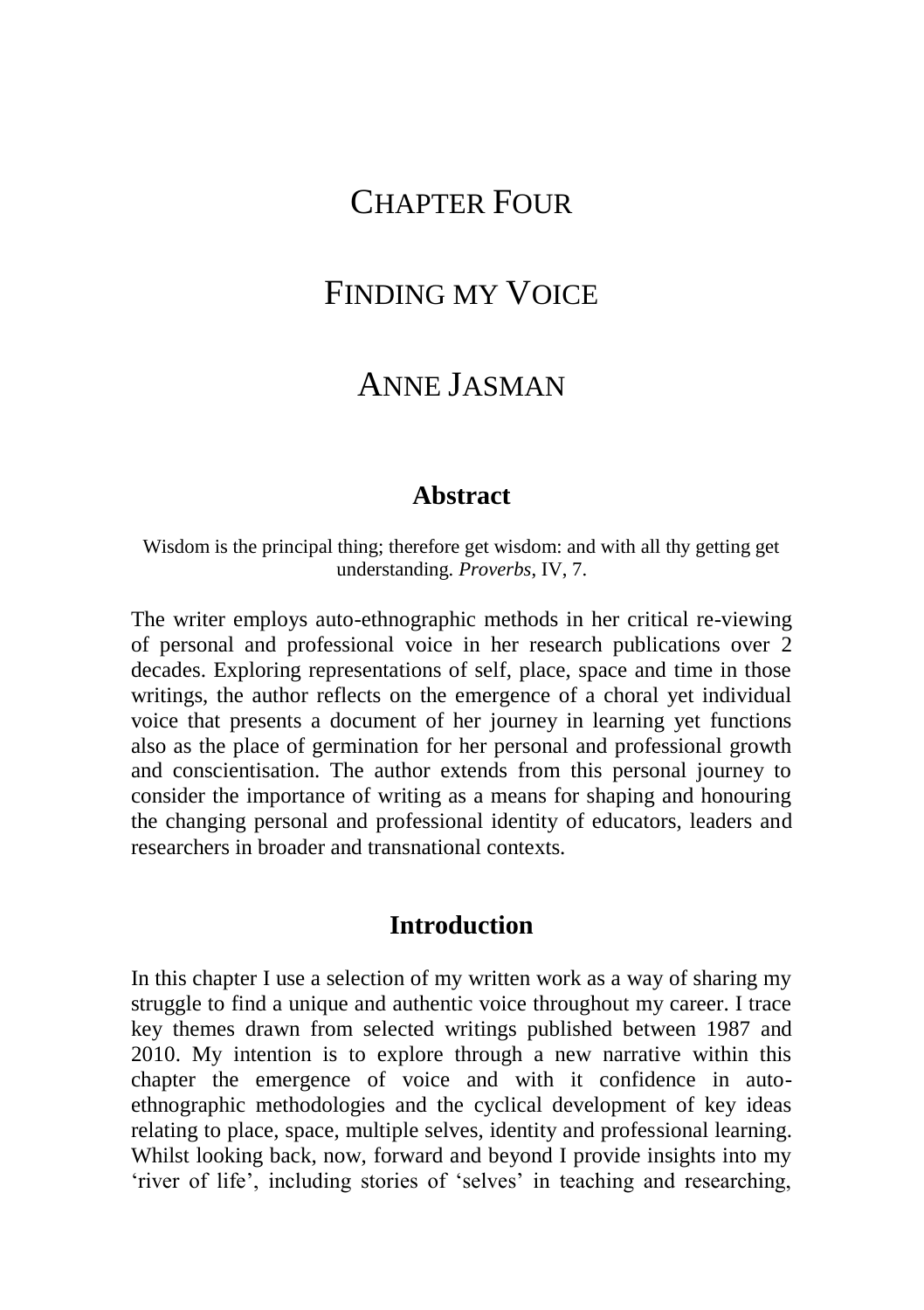professional learning and leading, working individually and collaboratively.

This weaving of words will create new insights into my writing *as* research and of writing research to communicate with others.

Fundamentally this chapter is about the emergence of 'voice', not just as the spoken word with which I have never felt anything but confident, but through the post hoc investigation of the written words of my own published work – an example of auto-ethnography. It is also about the beginning of this journey, its progress and conclusion – from the writings of students in the previous chapter to my sense of self now.

## **The beginning**

*Notes made in preparing this chapter: In the beginning, as I start to write this chapter I am framing a number of questions that I hope will help me reflect on how best to construct my writing. For example, how do I construct a narrative that is unique and authentic? Should I try to write differently – this is a chapter of an edited book not a journal article? Is this writing as research and/or research writing?*

The beginning as described here has resonances with the narrative of deconstruction and reconstruction as told by Yvonne Findlay and Janice Jones in Chapter 2. This is not surprising as these writers are both close friends and colleagues. We share experiences crossing borders between countries and between educational roles. Our relationships also include that of supervisor-research student and, in the past, as performance manager. Conversations with both led to further clarity about the specific instances that I would explore - the particular points in my river of life that I felt were critical to my development. However, the reasons for selecting these remained tacit for some time and it is only now in the re-visioning or perhaps 're-voicing' of this chapter that I recognise the assumptions that have underpinned my selection of 'critical incidents' (Tripp, 1993) as a mechanism for writing about my river of life and the journey I have taken over the last 25 years (and more).

These narratives are presented as a series of chronological 'incidents' or places within my river of life, ordered from past to present. I have always thought about my development as a writer in this way, although intriguingly one of my reviewers suggested that it might be interesting to break the chronological sequence, moving back and forward without temporal progression. Whilst this is an approach I will use in the future to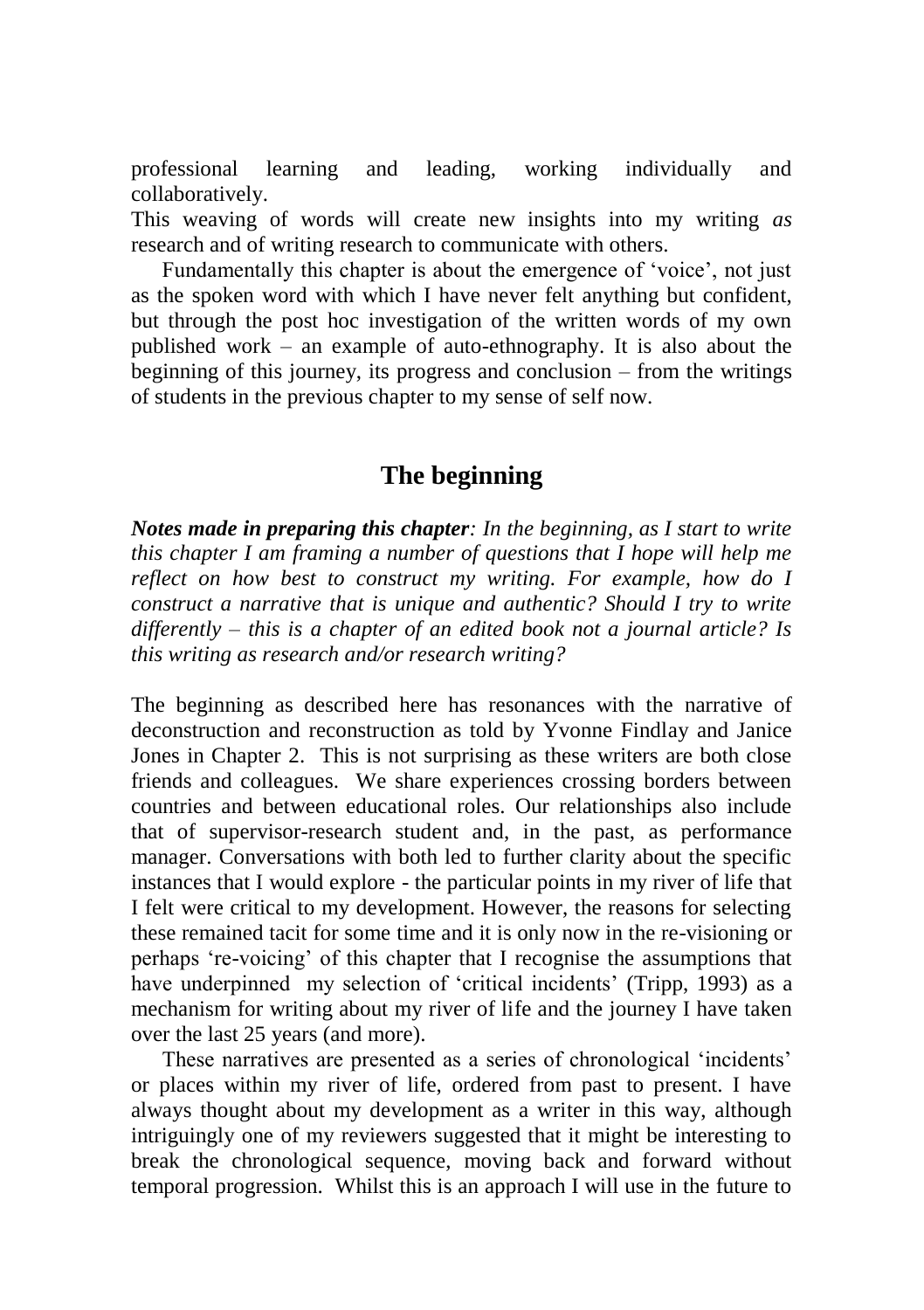disrupt my assumptions, this is how I saw the river as I began my writing here.

The idea of critical incidents as described by Tripp is intended to help teachers draw on their own classroom experience to develop professional judgment, to improve their own practice and to pass on their expertise to others. I translate this approach to enable me to study the written products of my research, drawing on my experience of doing and writing about research to develop a research identity, and improving my practice of writing *as* research and research writing to pass on my 'expertise' to others. To do this I write 'around' several pieces of my published written work, providing the context of the writing *as* research and research writing and therefore find a way to show through this writing aspects of my river of life that were central to 'finding my voice'; and to develop key ideas relating to place, space, multiple selves, identity and professional learning.

This translation of the use of critical incidents aligns well with the suggestion that the focus of auto-ethnographic research can be on the *auto* (the self – the finding of my voice); on the *ethnos* (the culture or social context, that is the insights and significance of this research writing for others) and/or the *graphy* (the research process or in this case the writing *as* research) (Reed-Danahay, 1997).

My research practice is, therefore, located within a qualitative paradigm, drawing from the ethnographic tradition. Here the role of the researcher is to remain deeply embedded within the research. The personal voice is essential to reflect how the researcher as 'ethnographer' interacts with the cultural or social context being researched. Thus autoethnography is a genre of writing *and* research that connects the personal to the cultural or social context.

In so doing I am inserting myself into this writing as a major character, and as noted by others (Charmaz & Mitchell, 1997; Holt, 2003) I challenge accepted views about silent authorship, where the researcher's voice is not included in the presentation of findings. Embracing this methodology has been a critical part of finding my voice. As part of this methodological concern is that the need to find my voice is indicative of the lack of value placed on the self within research particularly at the time when I first engaged in educational research in 1970 as a post-graduate Certificate of Education student in Leicester.

In order to frame this next section as 'research' the autobiographical and reflective writing surrounding the 'critical incidents' that follow is designed to address the following questions:

• When was the beginning of my journey?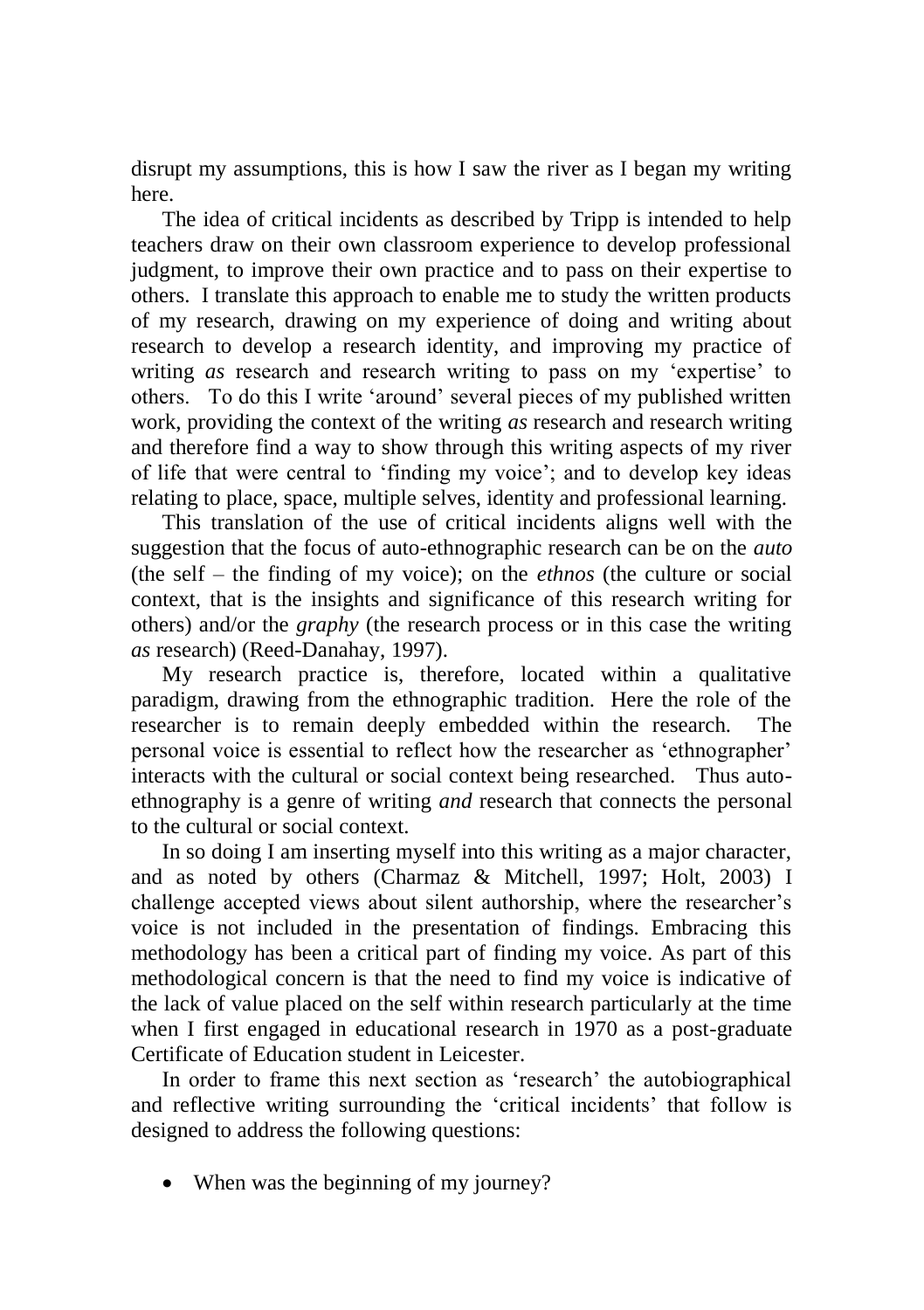- When did I start to have an emerging awareness of writing as research?
- When did it become explicit?
- When did I begin to understand the significance of my writing *as* research?
- In what ways has 'writing as research' impacted on my research and research writing?
- Where might these understandings lead now?

From this beginning I follow the flow of the river through time to where I am now. In the next section I consider the characteristics of where and when I am now and crystallize key themes and ideas that emerged through my research writing over this period. As I name and consider emerging ideas I look forward. Finally, the understandings and insights from writing this chapter *as* research are set within a broader theoretical and professional context in the final section – looking beyond. These perspectives constitute the warp of the fabric of the narrative constructed through the weaving of words. The weft of this chapter is about *auto*  (self), *ethno* (social/cultural dimensions) and *graphy* (the research process).

## **Looking back – tributaries in writing my 'river of life'**

### *Critical incident -1987 Being creative – in writing and in life*

*This is the year that I have named many times as one of the most creative and productive years of my life. It was the year my son was born and also the year I submitted my thesis. It is also the year I made two trips from Australia to England: the first to submit my thesis and the second following the birth of my son to have my viva.* 

If I was to characterise this point in my river of life it would be a broad, but shallow river where the waters flow with energy but smoothly over the rocks beneath. It is very like the River Don in Aberdeenshire near the farms where I spent my childhood holidays and where I was born. The order of the events in this critical incident is deliberate. It highlights the importance of both my professional and personal 'creativity' at this time and the synergies that emerged. I was pregnant, I was healthy, sailing every weekend, focused on full-time work and part-time writing. The imperative of finishing the thesis as a new life in my life came closer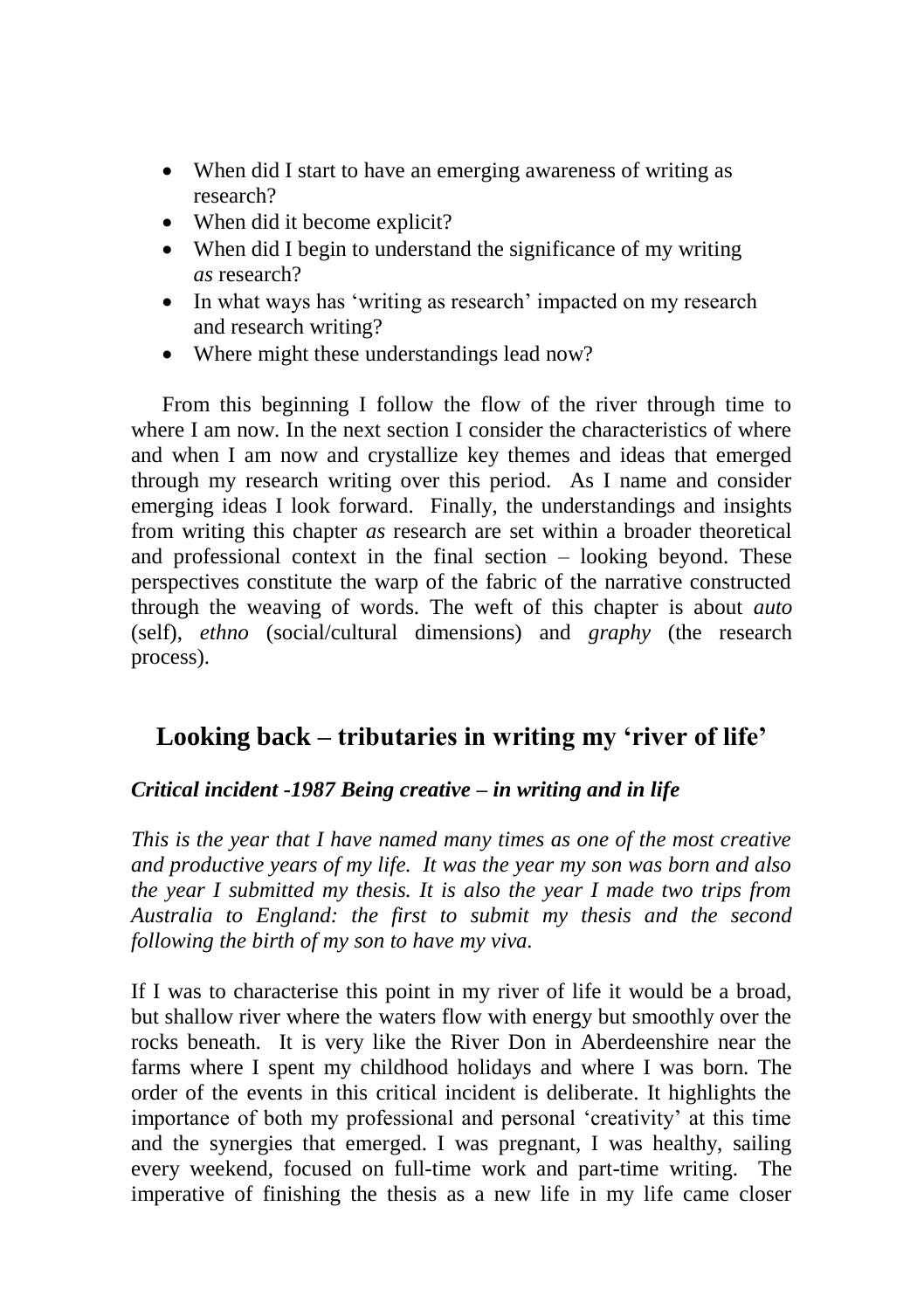meant my physical, emotional, intellectual, creative and spiritual elements were aligned, working synchronously and the river of my life was flowing seemingly effortlessly. It was a productive year.

At this point I am reminded of the poem by Erin Pearl Buchner (Chapter 3). This poem speaks to me not only of becoming a mother enjoying such moments with my son, but as a daughter when my mother passed away finally after a period of fading away with Alzheimer's. But in that end there was also a new beginning as I waited for the birth of my first grandchild who arrived six months later. Like this poem which spans years, the narrative of the development and completion of my thesis (Jasman, 1987) is a long one. The first part of the thesis was a correlation study to identify the reliability and validity of teachers' assessments of pupil performance in areas other than the basic skills. During this time I became aware of my difficulty with research writing. This was evident after about two years working on the Observational Research and Classroom Learning Evaluation project (ORACLE) (Galton & Simon, 1980; Galton, Simon, & Croll, 1980; Willcocks & Jasman, 1980). I struggled with the genre, had writer's block for six months and finally was able to develop an appropriately 'academic research' writing style. This experience framed the first half of my doctorate. I then began teaching at a College of Higher Education immediately following my time as researcher in the ORACLE project team.

At this point I put my thesis in a cupboard, closed the door and placed a chest of drawers in front of the cupboard door. It was there almost two years. In terms of the place of writing research in my river of life, I was in stagnant waters – a quagmire where there was little flow. In 1982 I was preparing to leave to work on exchange in the United States for a year. I rented my house and I had to make a decision about my doctoral work – did I own it – would I finish it? I did take it with me and worked on the first half of the thesis whilst in the United States and re-engaged with the data. This research writing was familiar and built on my learning about writing research in the ORACLE project. I learnt a lot about academic writing that I still use today in supervising research students but it was a report, with minimal interpretation and 'I' was absent from the text. There was so much more that I could have communicated from this time of being an educational researcher.

Some four years later as I worked on the second section of my doctoral thesis in 1986, I found I had to write differently. The second section involved a self-evaluation study of my own teaching practices. The evidence used to evaluate my practice involved documenting the professional learning outcomes of teachers studying assessment and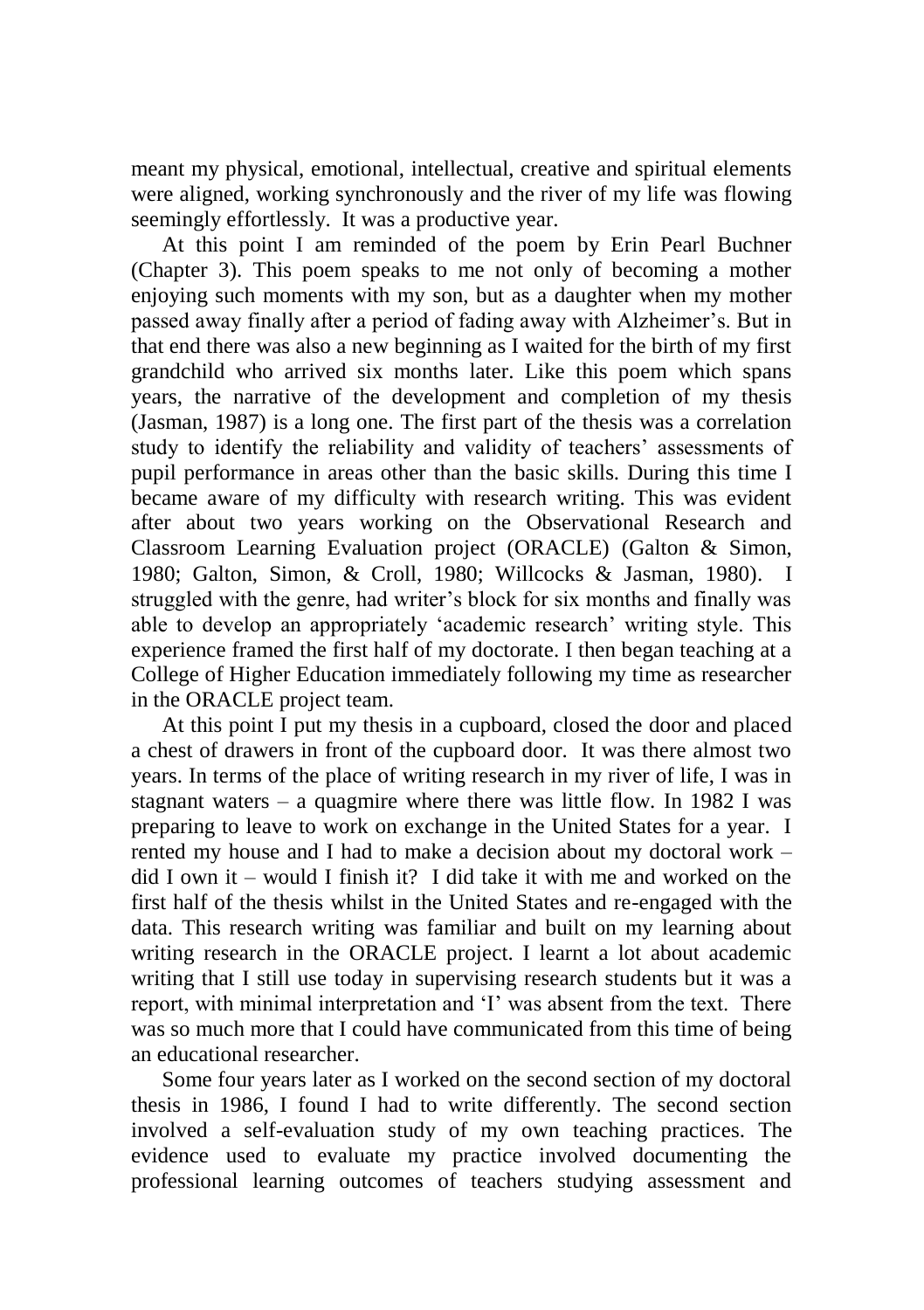evaluation full-time in an In-service Bachelor of Education (Hons) fourth year qualification. However, as it was a self-evaluation, I also made explicit my intentions, aims, planning and implementation of the course. This was to be my first experience of writing in the first person within a research context.

I was no longer research writing, instead I was writing *as* research. I was using the first person as I wrote about my intentions, beliefs and anticipated outcomes. I reported through writing what I actually did and included my responses to the assessment and evaluation of the students' learning as part of my research. There are many instances within the text of my self-evaluation in the thesis which provide evidence of both a sense of conflict being both a 'teacher' and 'researcher' and the use of my voice in reflecting my interpretation of the significance of our dialogues. For example, I commented that the following statement was a 'turning point' for me and supported the suggestion that the identification of the learner's needs through the close observation and reflection on events could provide a more appropriate way of confronting any discrepancies between my own espoused theories and theories-in-use and that this might also applied to the teachers' professional learning.

I'm having to review and reappraise what I'm doing in the light of things which come up during the sessions. I'm suggesting that you might like to do that too …. Have a try in the light of that reflection on my part. I do understand what it feels like, the conflict, should I really be doing this (the self-evaluation) or should I discontinue. I believe I ought to be doing it. I've reworked the (teaching) plan for the term, if you'd like to have a look at these and see if there are any comments you would like to make. (Jasman, 1987, p.283)

This narrative is also important to the idea of multiple selves and how these were visible in my writing. This understanding has also emerged through writing this chapter, and has led to an unanticipated new understanding which is revealed later in this chapter. In 1987, I was making the transition from writing in the third person as required within my first university writing using scientific, biological and systems' perspectives; through a period of uncertainty to having confidence in my own thinking, critical reflection and professional learning relevant to understanding my teaching and research praxis and being able to write 'I'. My river of life was gaining momentum. I(t) was cutting a new path through the landscape, narrow and deep.

This was the first time I could publicly own my writing *as* research and was a first step towards finding my voice. However, the significance of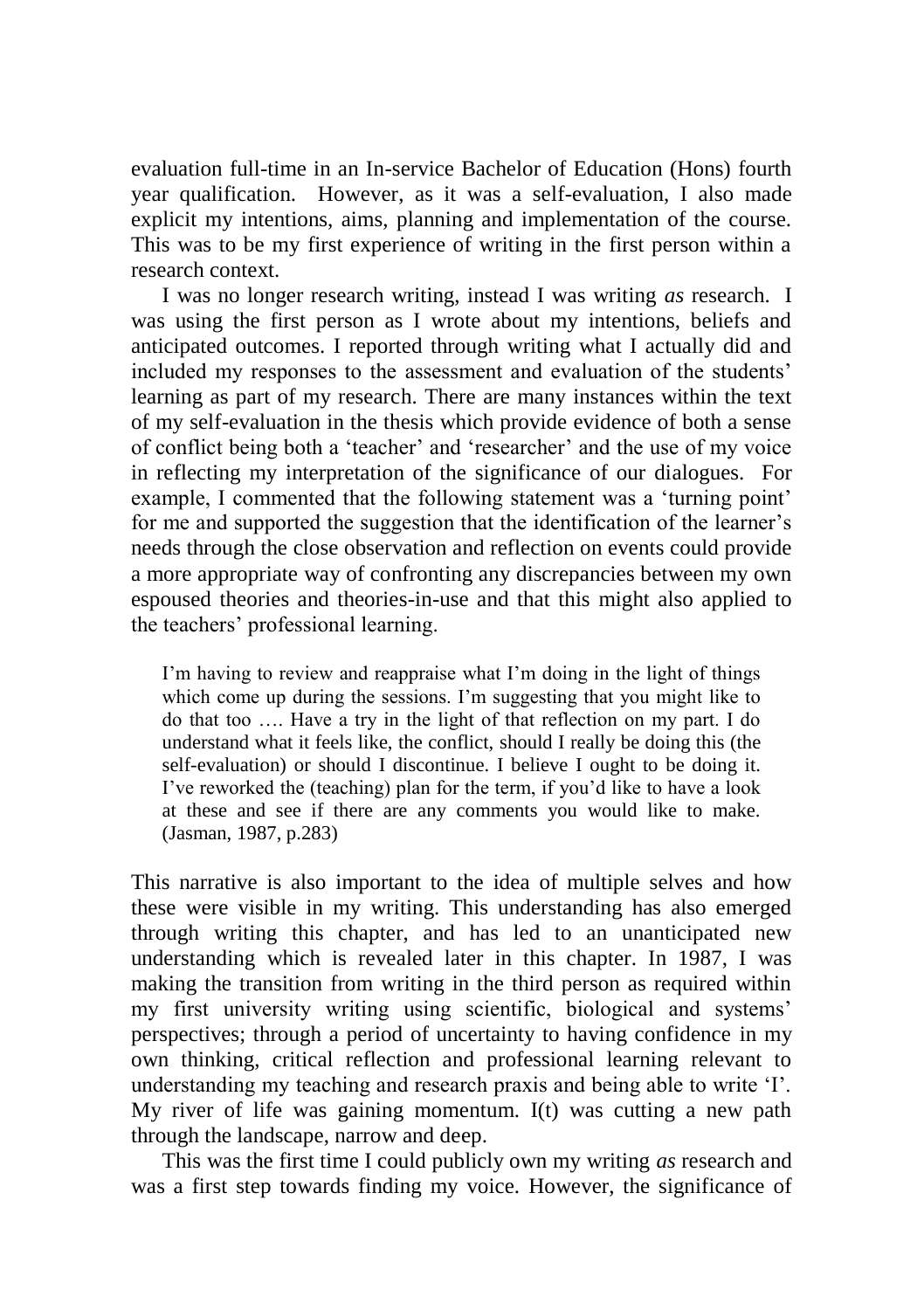this was hidden to me at the time as I did not initially see my doctoral research as the start, thinking that the articulation of the issue of finding my voice appeared later in my research trajectory as detailed below.

#### *Critical incident -1992 Finding my voice*

*This is the year that I named 'Finding a voice' as an issue for me in a paper. It was written a month before my son started school, following completion of a six month Outside Study Program in England. I was also taking up university positions, being elected to Senate, appointed to the admissions committee of Academic Council. My sphere of influence was extending beyond the School of Education and Iwas expected to speak not only about my research but also influence other areas of work: in teaching and in leading and supporting other leaders within the university. My river of life was changing to a delta as the tributaries spread out across the landscape.*

The need to find my voice was first publicly expressed in a paper *Women's work: finding a voice* (Jasman, 1992) presented at a conference on Women in Leadership in Perth, Western Australia. The abstract I submitted for the conference was a 'traditional' abstract explaining how the paper would describe aspects of the research and consultancy work conducted over the previous four years into self-appraisal and performance management systems. In addition, the paper was to draw on more recent research during study leave in the UK into teacher self-appraisal as part of a process leading to personal and professional development. However, the paper that I wrote was not that outlined in the abstract – it started with the following statement:

As I sat down to write this paper I was confronted with a dilemma between the time of submitting my abstract and sitting down in front of the word processor my way of looking at the world changed and is still changing. I intend, therefore, to use this opportunity, first, to tell my own story to see if I can tease out some of the conflicts, dilemmas and issues which were brought into sharp relief by this change. Second, in telling my story I shall explore how I see the process of self-appraisal informing my own professional development and helping me to better understand the process which I am encouraging others to engage in. Third, I want to draw comparisons between the kind of learning I have done with the way in which a group of teachers involved in self-appraisal have articulated their concerns and the professional development outcomes they have talked about in relation to engaging in this process. (Jasman, 1992, p. 1)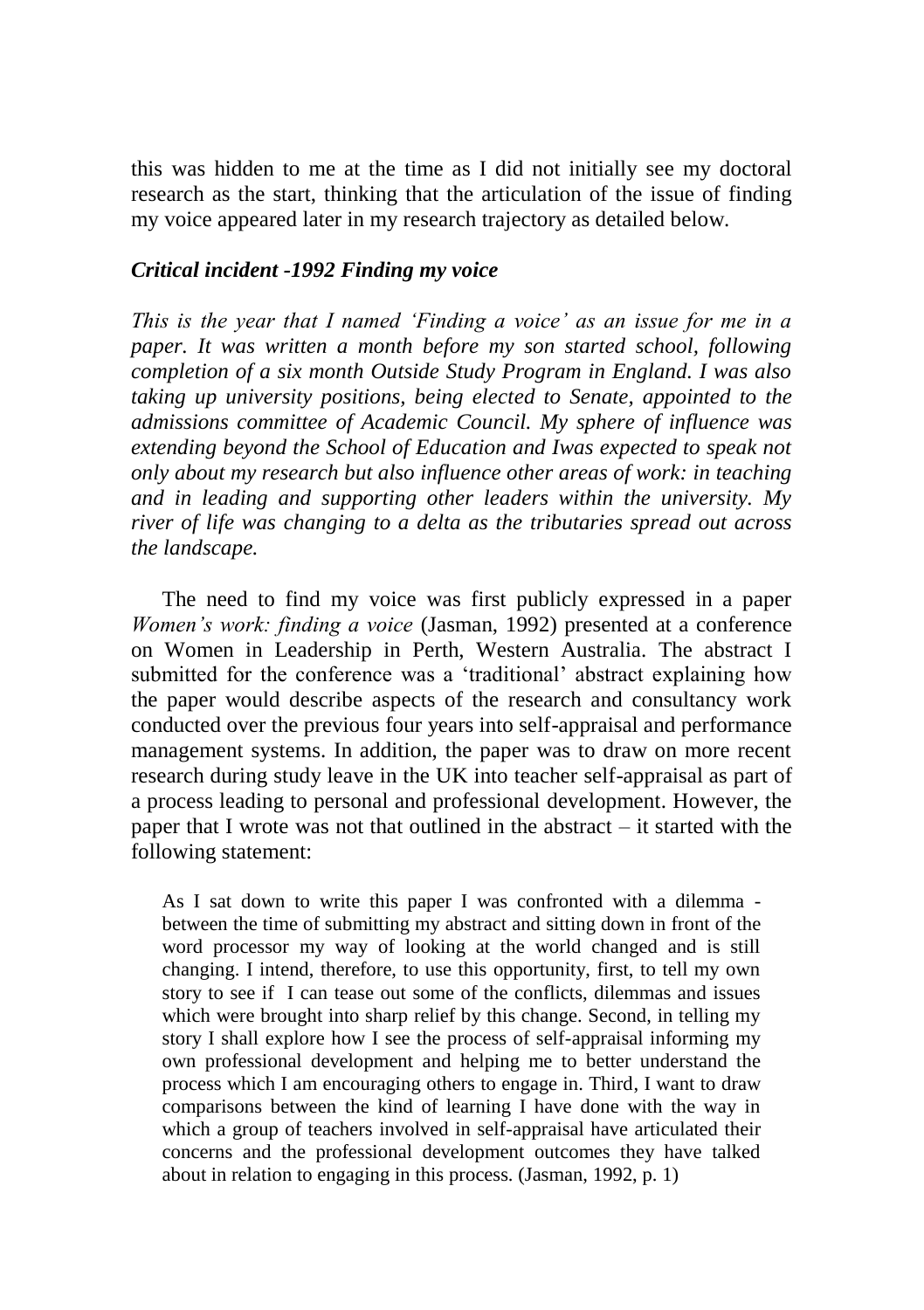At this time and place there were few, if any, avenues open within academic research to use auto-ethnographic techniques. However, this is what I decided to do. I can recall the physical location, the feelings and thoughts circling in me as well as my uncertainty with taking the path that was emerging through my writing. I still am surprised and wonder about how this paper came into being – but it did. The story of its writing is included here since it was so different to my previous experiences of writing research; it was rather 'writing as research'.

I was sitting at my Mac Classic surrounded by various schemes of teacher performance management and appraisal for professional development trying to work out how to make this article interesting and reflect the research and my professional learning that was the outcome of my recent outside study program. I started writing and continued to do so for about four to five hours. I typed the words into the 'word processor'. I did not re-read, nor edit, nor reference the writing. At the end I went back and read from the beginning and made few changes to the text.

'Women's work: finding a voice' is both an exploration of my writing process and a narrative of the tensions of being an academic. I write of the challenges of fitting into the academic mould when the reality of my lived experience then encompassed so much more.

Like many other women I conceive of my role/work/job as a teacher and perhaps more now as a learner, in a more holistic way, the tasks I perform are all permeated by a belief that I have chosen to facilitate learning and that learning is my central concern. I would not call myself a manager or an administrator since both terms have negative connotations for me. This is consistent with research on women in educational management and leaderships (Jasman, 1992, p.4)

This is a recurrent theme throughout the paper, particularly in respect to whether I am being a teacher and/or researcher and/or a learner and/or a leader first and foremost. Using the metaphor of my river of life, this was losing direction, lots of tributaries were moving out from the river, dissipating the flow and force of the river. It was a time of uncertainty and confusion regarding my identity as researcher, teacher, learner and leader as well as raising issues about being a mother and woman within the academic world.

I feel the need somehow to justify departing from the norm of an academic paper, and the temptation to move away from disclosure and finding my voice through this conference, yet I know too that to avoid this disclosure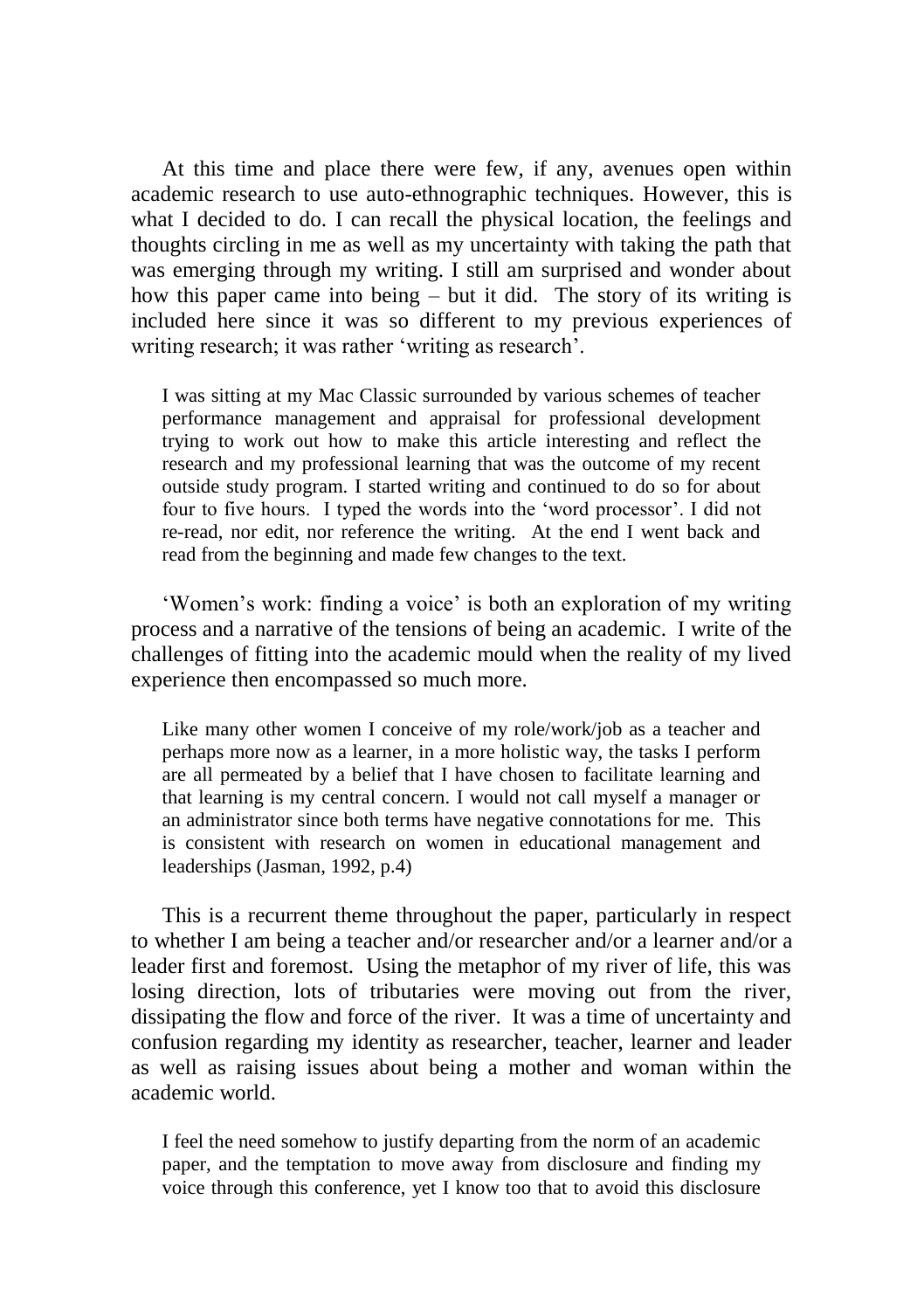will limit my potential to learn from doing this – to learn from taking a risk, to do something in a different way from the accepted patterns and expectations which I had not questioned until very recently. (Jasman, 1992, p. 1)

I also write about being concerned as to my capacity to communicate effectively with my audience, in ways that were unfamiliar, of breaking out of the academic genre. I am also interested in how to best represent the 'messiness' of my thinking in prose that is linear. I found myself using different typefaces – their form representing the degree of certainty I felt, whether I was trying to give 'voice' to a factual, reflective, interpretive or evaluative stance.

I finished the paper and presented this at the conference. As I started to present I became aware that I didn't know how to present this writing as research. For the first time ever I began to read the paper verbatim. There was no summarising or framing of the content with other messages. Within the time it took to read the first paragraph I realised that I had actually said what I wanted to say, creating a piece of written work that was as true to the narrative I wished to share as it would ever be. As a result I stopped reading the paper, and shared this realisation with my audience. I asked if they would be willing to read the paper for themselves which they did.

As I reflected on the fact that I had actually written what I wanted to say I realised that this was the point at which I found my voice. From this paper I was able to distil the opportunities arising from the critical incident to explore my continuing development as an academic but also to understand this through writing about my lived experience (Denzin, 1991) in an authentic voice.

#### *Critical Incident: Changing place, space and pace in a new millennium (2000-3)*

*During the period 2000-3 I made four career moves, from Perth to the University of Melbourne, taking up a DEST research fellowship in Canberra the following year and on completion of this moving to the University of Sydney. I progressed from a Level B position in Perth to Level D at the University of Sydney. Due to changes in my parents' health I then relocated to the UK a year later and moved outside of the university sector into a senior policy advisory role with the General Teaching Council for England (GTCE).*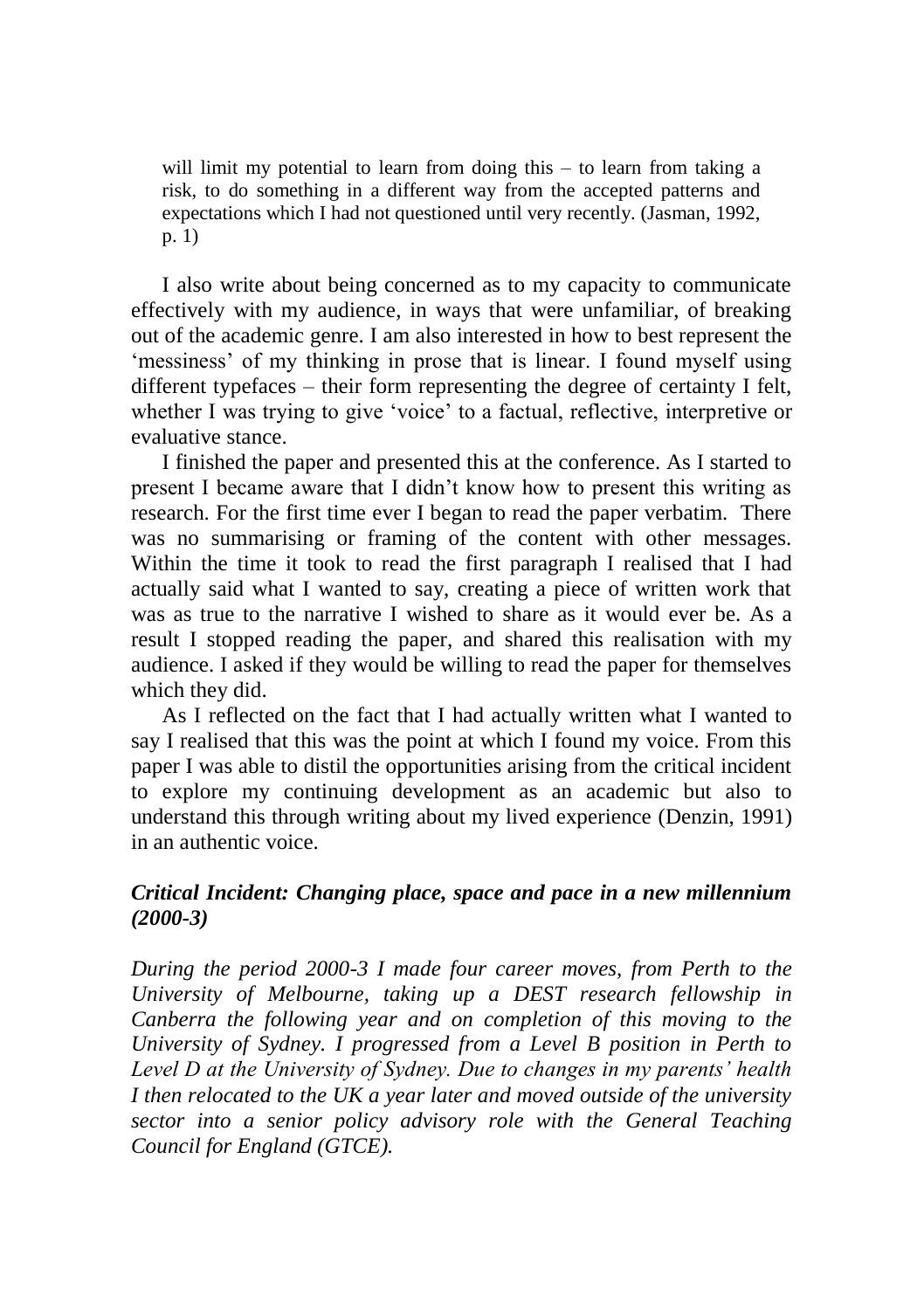The third paper explored here is that on 'Initial Teacher Education: changing curriculum, pedagogies and assessment' (Jasman, 2003). The paper was begun some ten years after 'Women's work: finding a voice'. The abstract states that the 'paper draws on the author's experiences within a number of professional development projects, teacher education programs and the development of professional teaching standards in Australia' (2003, p.1).

I drew heavily on my own experiences and practices in relation to a range of professional and academic activities over the previous ten years. For example, I was actively involved in the design of professional learning experiences for teachers working in schools, the development of initial teacher education programs, the federally funded National Professional Development program, and also collaborative research with teachers and peers into the nature of professional learning and identity (Grundy et al., 1999) that were part of the Innovative Links research program (Yeatman & Sachs, 1995). In addition, as a Department of Education, Science and Training, Commenwealth of Australia (DEST) Research Fellow I undertook an investigation of teacher professional expertise, what it is, how it develops and how it is assessed for recognition and reward.

'Initial teacher education: changing curriculum, pedagogies and assessment' was a sole authored paper. One of my first since re-engaging with research and securing research funding during the previous ten years. I also had built a state, national and to some extent an international reputation for my work on the Level 3 Classroom teacher career pathway and writing in the field of professional standards. My profile was more like that of a traditional academic, including writing of programs and courses, scholarship in teaching and learning, research funding from competitive grants, research and development projects in teacher career paths and professional standards. The tributaries were beginning to realign, to create synergies across my research and other activities and again to build momentum in my river of life.

In this paper my research was ethnographic, tracing policy and research trajectories in initial teacher education over the previous 10-15 years. Much of the knowledge that is reflected in this paper was derived from my personal involvement in the events described and I offered my interpretation of this period as a time of 'benign' neglect. I was able to draw on my 'self' to create the data. I do not remember the circumstances surrounding the writing of this paper only that I presented the first version in 2002 at the first AustralianTeacher Education Association (ATEA) conference for over eighteen months. I completed the published paper in England, when working at the GTCE. I had again drawn on my lived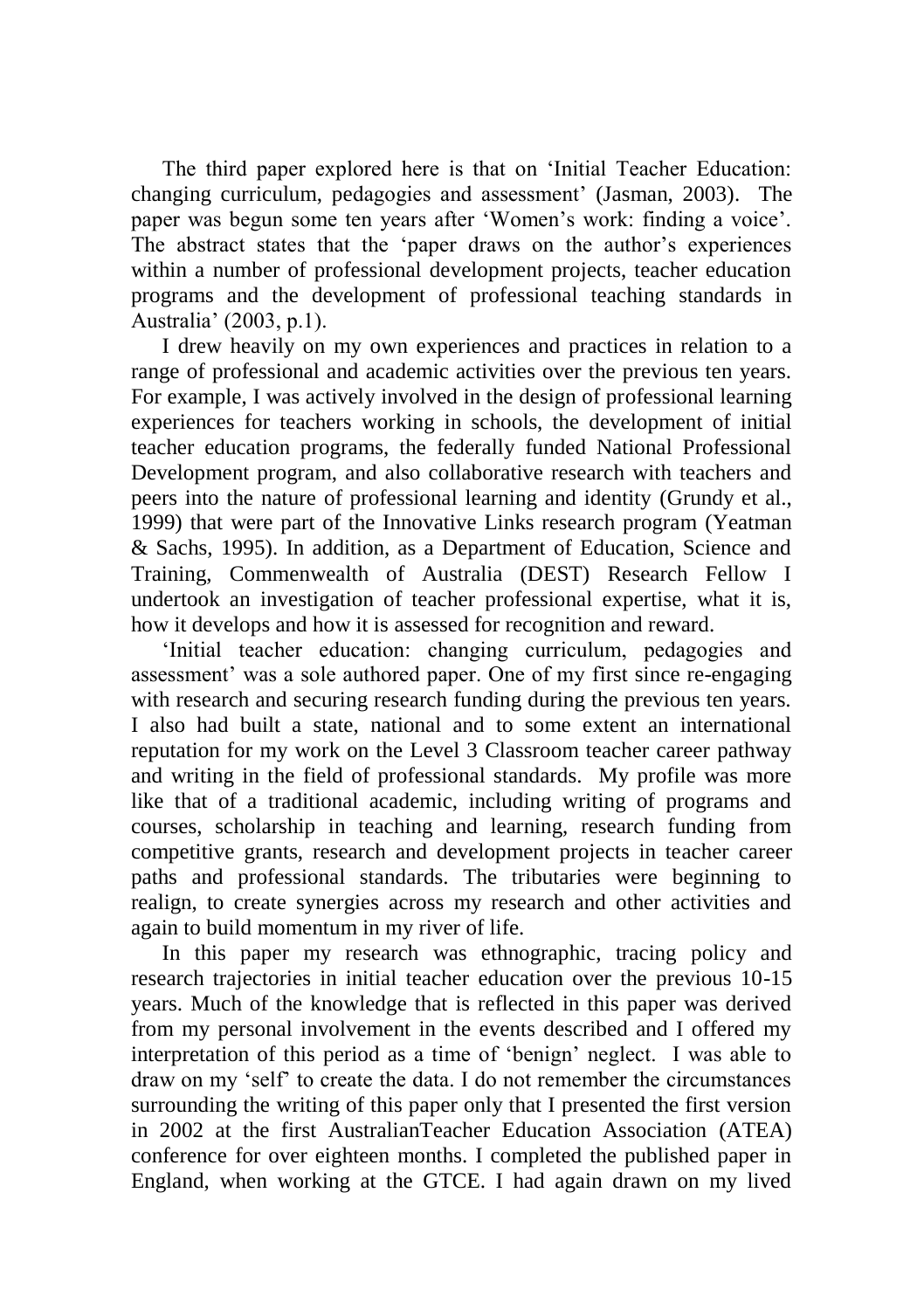experience as the foundation for the paper. Another significant element of the content of this paper was to focus on the changes necessary to transform education and with it teacher education suitable for the  $21<sup>st</sup>$ Century.

Now some ten years later this paper is being read more than ever before, accessible through online searches because of its title: 'Initial teacher education'. I was confident then and reassured now that I had made a contribution to knowledge, based not only on the rigourous analysis of policy and research but also through reflection on my own lived experience as I looked back over the previous ten years. Yet there are very few 'I' statements, although my perspective and lived experience permeates the paper. In the conclusion, I stated that

I suggest we can begin to construct new knowledge and understandings from our own professional practices and our practical knowledge about teacher education. In the same way as we urge teachers to become researchers we can research our own practices in similar ways (Jasman, 2003, p.22).

I was now confident as a researcher and as a teacher educator to write for myself but also to recommend what I believed to be a way forward, creating new knowledge, changing practices and developing policy to improve the outcomes for all those within the education system. This confidence was soon to be translated into my policy work for the GTCE and I began writing not as research but writing as policy. The transformations resulting from this change in role are not described in detail here as this experience and the professional learning involved require much greater depth of consideration than I would be able to include here.

#### *Critical incidents – 2008-10*

*I left the General Teaching Council for England (GTCE) in April 2008, my father had passed away in 2005 and my mother in January 2008. I also knew that my work in regard to initial and continuing teacher professional learning and development policy was nearing completion. In fact the GTCE no longer exists following legislation enacted by the new UK coalition government in 2010. I moved back into the academic world where I could again write for myself, as an academic, rather than as an officer of the GTCE. I no longer was negotiating my own knowledge and views with the Director and Council. There was no requirement to stay on message nor did my writing go through five iterations including*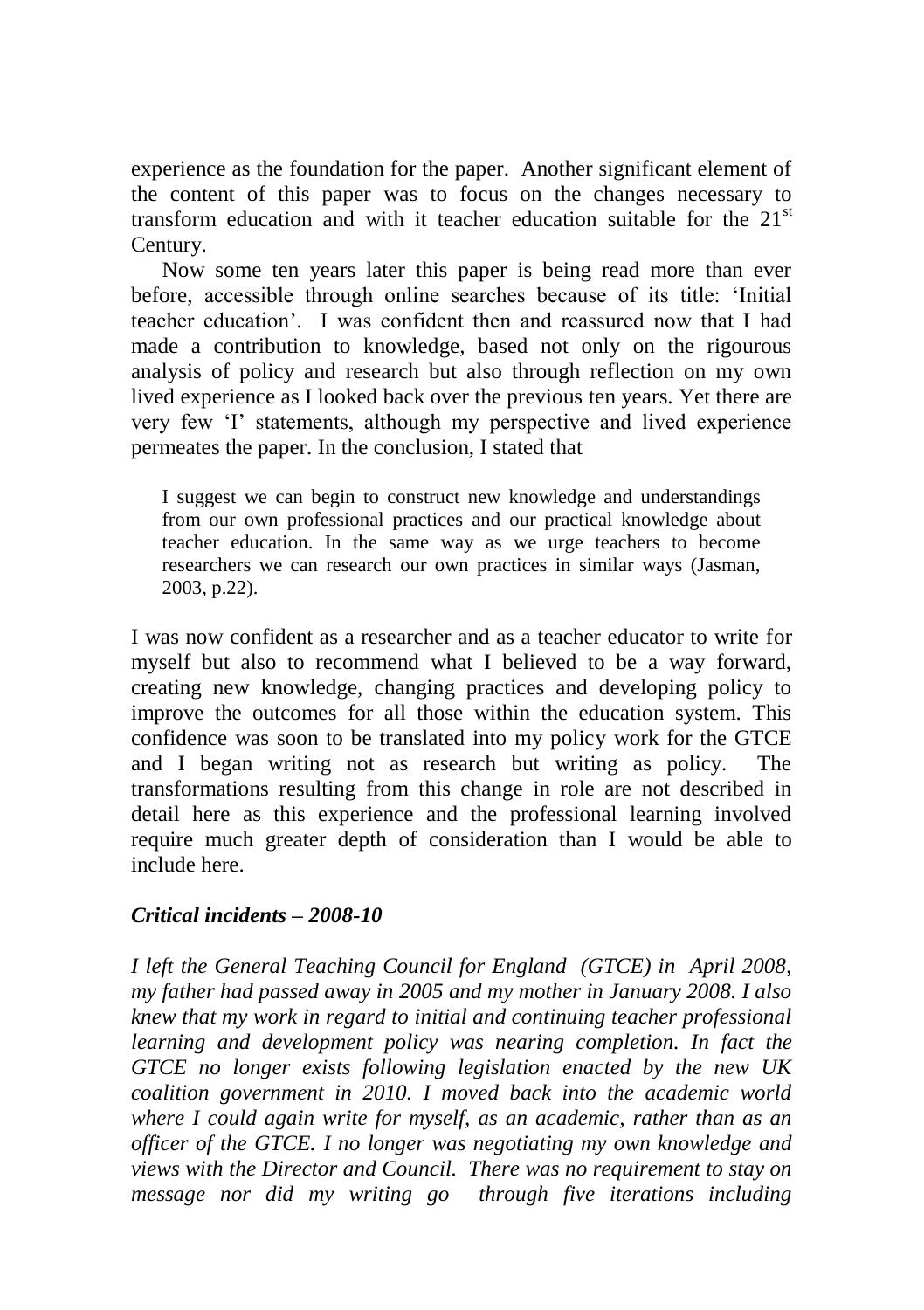#### *acceptance by the 40+ Council before it was sent to the Secretary of State. I also became a grandmother.*

The final paper that I consider in this chapter is one that went through many iterations between 2002-2010 when it was finally published (A Jasman, 2010). I see this paper as the culmination of 25 years of writing *as* research beginning with my doctoral research. In this paper, I note that

I examine my own involvement and that of teachers and teacher educators in five practice-based research studies in terms of our professional learning and border pedagogy. I played a key role in each project and offer an 'insider' perspective through autobiographical self-study. (p.307)

In this paper I explicitly present an 'autobiographical self-study' on professional learning journeys and border pedagogy. This methodology had by now achieved status and recognition particularly in relation to the work of teacher educators (Loughran & Russell, 2002 ), although the main focus of this research is into the practice of teaching, not the practice of research and the professional learning that takes place as a result of this.

Bullough and Pinnegar (2001) developed criteria to judge the quality of auto-biographical 'self-study'. They include that they 'ring true', 'enable connection', 'promote insight and interpretation' (Bullough & Pinnegar, 2001). They also note that the focus of the self-study is on problems and issues that make someone an educator and that authentic voice is a necessary but not sufficient condition for scholarly standing. In addition, they suggest that quality studies 'attend carefully to persons in context or setting' and that they 'offer fresh perspectives on established truths' (p.108).

Reflection on the legitimacy of auto-ethnography: Unlike my earlier work in my PhD there was now a name for and acceptance of alternative approaches to research that value the self, the socio-cultural context and the research process.

In writing this paper *as* research, I created a narrative about my own professional learning journey – 'my river of life' and the journeys of others with whom I travelled at different times and in different places. I tell the story of five research projects and through these narratives conclude that

....in this exploration of border-crossing for professional learning the metaphors have included types of traveller, the passports and visas they travel under, their luggage and the territories through which they travel.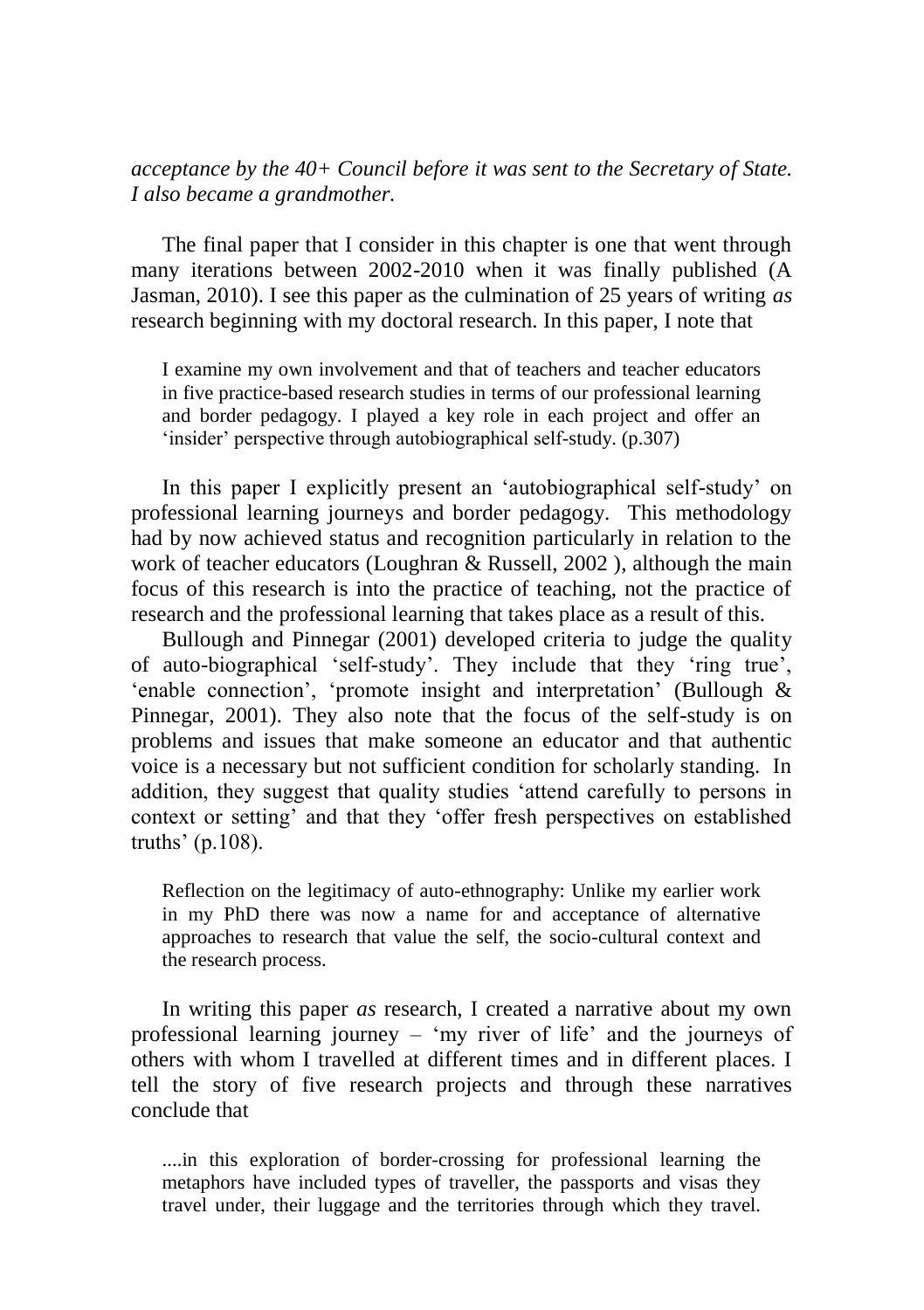This analysis captures in part the role of border-crossing between different professional knowledge contexts in enabling professional learning journeys. However, it also highlights the importance of the degree of difference between personal practical knowledge and/or professional knowledge contexts for learning to occur. Thus if we are to learn about the working lives of the other (and ourselves), it is necessary to cross the border between the 'academy' and the 'school'...The learning that has been described here has resulted from such opportunities to cross borders (Jasman, 2010, p. 321).

In the next section through writing *as* research I reflect on where my river of life has led. I crystallize key themes and ideas that emerged through my research writing over this period. I also begin to clarify emerging ideas as I write the following section.

## **Looking now – the same river or a new beginning?**

From the beginning of this chapter I follow the flow of the river of my life through time to where I am now. In this section I consider the characteristics of where I am now and then how this may impact on my future writing as research in the next section - looking forward. Writing the previous section has illustrated how two tributaries, starting from the well springs of the completion of my doctoral thesis and the birth of my son, have contributed to my river of life. These wellsprings were of great significant in this journey of finding my voice. My thesis opened the door to a new way of researching and writing. It was the beginning of what has become the focus of much of my research, teaching, learning and policy work during my professional life.

Like the 'Women's work: finding a voice' paper I did not end up writing from 'knowing' what I wanted to say at the start of the writing process. The abstract for the chapter was constructed from tentative ideas about how my understanding might inform the ideas embedded within this book around the significance of writing *as* research, in order to conduct auto-ethnographic research and to communicate this research *through* writing. The reality of constructing this chapter has meant a number of iterations that has changed the content and order of sections as each in turn is written, re-written, re-positioned and edited. This is a fundamentally important part of writing as research and the voice that is associated with published work, as I create the research writing. The focus of this chapter finding my voice comes to the forefront again – what is it that I really want to communicate through this text, what do I want to give voice to?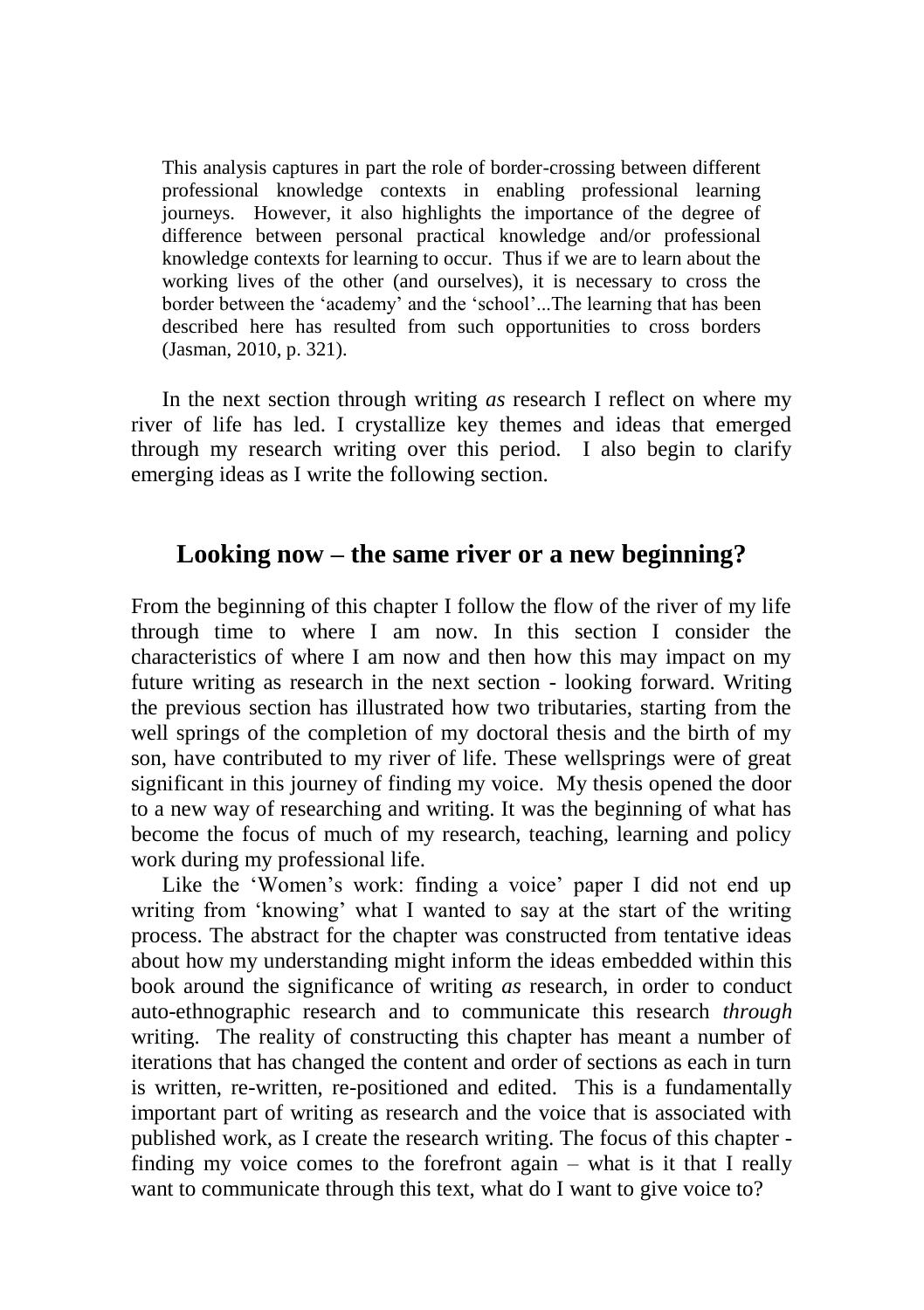The birth of my son, the significant transition points of his life and of other members of my family (and therefore having significance for me) have shaped decisions about place, space and 'selves' within my river of life. However, there is new learning emergent through the construction of this chapter is an example of writing *as* research. It was also shaped by the previous chapter where through writing poetry the authors were able to tap into the emotional, physical, creative and spiritual as well as presenting an intellectual perspective. It is also linked to the authors of the following chapter. So as a result this chapter not only mentions my professional life and experiences but also elements of my personal and social context as part of each critical incident.

I have not balanced the intellectual with these other elements well but it is where I now wish to go – to write as a writer not as a teacher, researcher, leader, or learner. I also realised as I concluded the previous section on looking back that I have almost closed the door on life as an academic – constrained by the conventions of peer review, rankings of journals, and meeting the needs of the university and government. I have no regrets about what I have done and achieved. I have made contributions to knowledge and practice of which I am proud and have made a difference, but an 'ending' is approaching or rather a new 'beginning' as a writer.

#### **Looking forward – becoming a writer**

This conclusion to this chapter is totally unexpected but that is the thrill and joy of writing and through that process finding my voice – being able to say what I really value and want to share with others. My river of life has taken me to a unexpected place. I imagine that I will continue to write in many genres, for research, as research, for teaching and learning, as a journal to help me learn, to gather data and to represent data. I can see occasions where I will write for fun, write to tell a story, to share something I value with others. Whatever kind of writing it is it will now be something of importance, that I value and care about and which I hope will make a difference. For as I wrote before 'there seems little point of finding a voice if no one is listening; little point in writing if no-one reads the text.' (1992, p.12).

### **Looking beyond – the getting of wisdom**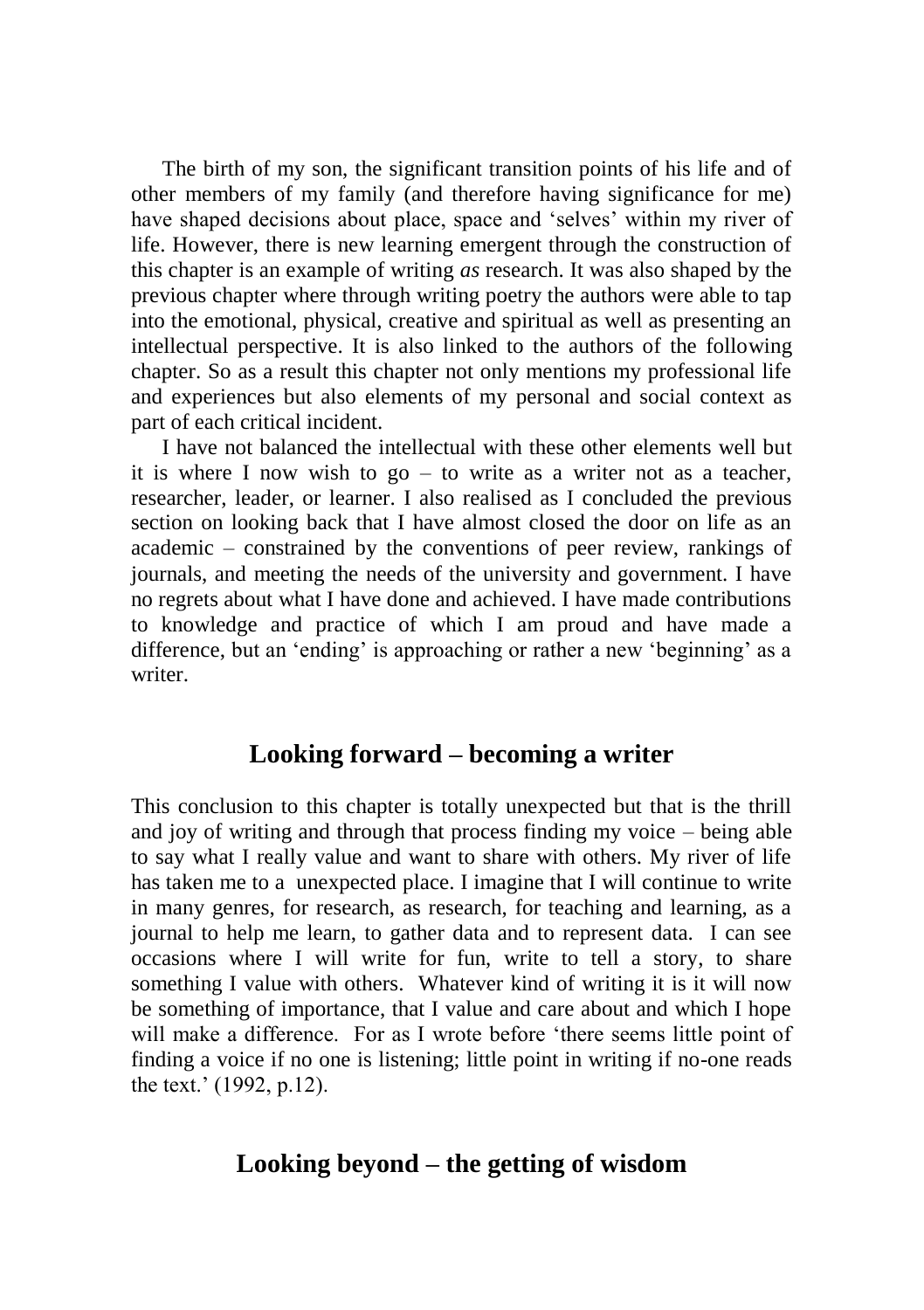This chapter is an attempt to write as one person, referencing the 'multiple selves' through the teaching, researching, leading and learning I have been part of throughout my career. To use multiple voices to convey some of the messiness of the writing process, its backwards and forwards motions, the re-ordering and re-figuring of the narrative to communicate meaning. The understandings and insights from writing this chapter *as* research are set within this final section – looking beyond. As noted earlier the weft of this chapter is my writing about auto-ethnography, through the lens of *auto*  (self), *ethno* (social/cultural dimensions) and *graphy* (the research process) and warp is the focus on position and perspectives in time.

As I linked the two underlying frameworks that emerged from my thinking and from my reading I recognised that I could weave – through warp and weft – these two frameworks to create this chapter so that the reader could follow the twists and turns of finding my voice. The warp of the chapter is in the heuristic of looking back, looking now, looking forward and looking beyond (Hamman et al., 2012). First I look back over my 'river of life' tracing this to the source – when I first recognised the need to find my voice and the beginnings of my struggle to find and use my voice. What followed is my attempt to convey the complexity and also the simplicity that emerge from some of my writing over 25 years. The unexpected outcome to this chapter is that I am embarking on a new beginning recognising that I am becoming a writer and that I can be this as one person – the processes of integration are evident in all spheres of my life and as a way forward it may be time for the 'getting of wisdom' (Richardson, 1910). My river of life has returned to that broad and shallow mass of water flowing smoothly towards the sea that I experienced with the completion of my thesis and the birth of my son. I am grateful that the authors of chapter 4 explore through their writing what I have kept hidden beneath the factual reporting of the impact of my son and family as I have navigated my river of life. This has helped focus my writing as research on the ideas of auto-ethnography, and most importantly given me a new door to go through and begin being a writer.

## **Acknowledgements**

My thanks must go to Dr Janice K. Jones. We share some of the same elements in our rivers of life. Without her insights, encouragement and faith in me as a writer I do not think I would have come this far through writing as research in this chapter.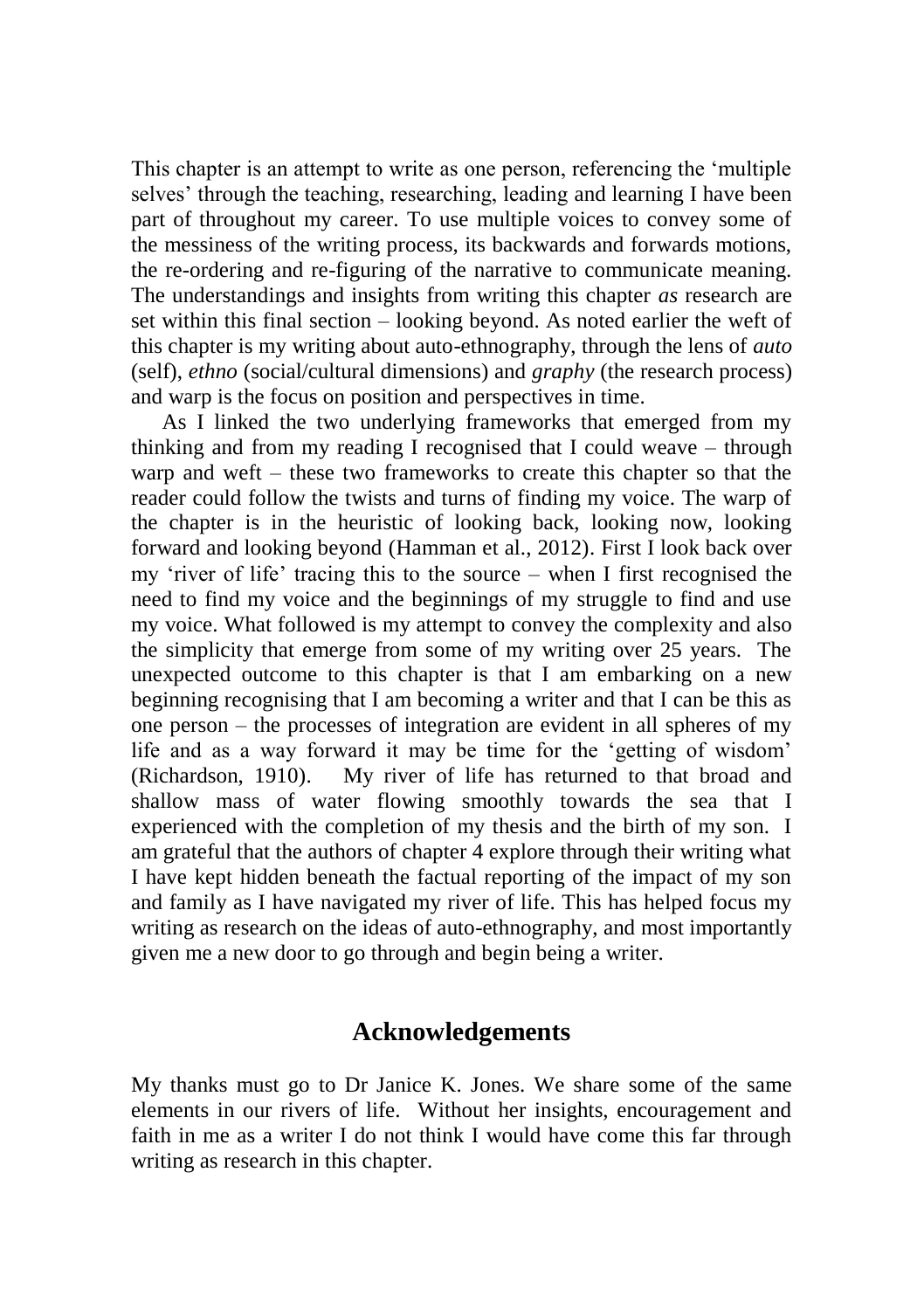#### **References**

- Bullough, R., & Pinnegar, S. (2001). Guidelines for quality in autobiographical forms of self-study research. *Educational Researcher, 30*(3), 13-21.
- Charmaz, K., & Mitchell, R. (1997). The myth of silent authorship: self, substance, and style in ethnographic writing. In R. Hertz (Ed.), *Reflexivity and voice*. London Sage.
- Denzin, N. (1991). *Representing lived experiences in ethnographic texts* (Vol. 12, pp. 59-79). Greenwich, CT: JAI.
- Galton, M., & Simon, B. (Eds.). (1980). *Progress and performance in the primary classroom*. London: Routledge and Kegan Paul.
- Galton, M., Simon, B., & Croll, P. (Eds.). (1980). *Inside the primary classroom*. London: Routledge and Kegan Paul.
- Grundy, S., Jasman, A., Mountford, A., Newbound, P., Philips, A., Robison, J., & Tomazos, D. (1999). Exploring an emerging landscape: a metaphor for university academics working with, in and for schools. *Australian Educational Researcher, 26*(3), 37-56.
- Hamman, D., Coward, F., Johnson, L., Lambert, M., Zhou, L., & Indiatsi, J. (2012). Teacher possible selves: How thinking about the future contributes to the formation of professional identity. *Self and Identity, 12*(3), 307-336. doi: 10.1080/15298868.2012.671955
- Holt, N. (2003). Representation, legitimation and autoethnography: an autoethnographic writing story. *International Journal of Qualitative Methods, 2*(1), Article 2.
- Jasman, A. (1987). *Teacher based assessment.* Unpublished, Leicester University.
- Jasman, A. (1992). *Women's work: finding a voice.* Paper presented at the National Conference on Women in Leadership, Perth.
- Jasman, A. (2003). Initial teacher education: changing curriculum, pedagogies and assessment *Change, 4*(2), 1-22.
- Jasman, A. (2010). The professional learning journey: a meta-analysis of five research projects. In T. Bates, A. Swennen & K. Jones (Eds.), *The Professional Development of Teacher Educators*. London Routledge.
- Loughran, J., & Russell, T. (Eds.). (2002 ). *Improving teacher education practices through self-study*. London: Routledge.
- Richardson, H. (1910). *The getting of wisdom*. London, UK: Heinemann.
- Tripp, D. (1993). *Critical incidents in teaching: developing professional judgement*. London, UK: Routledge.